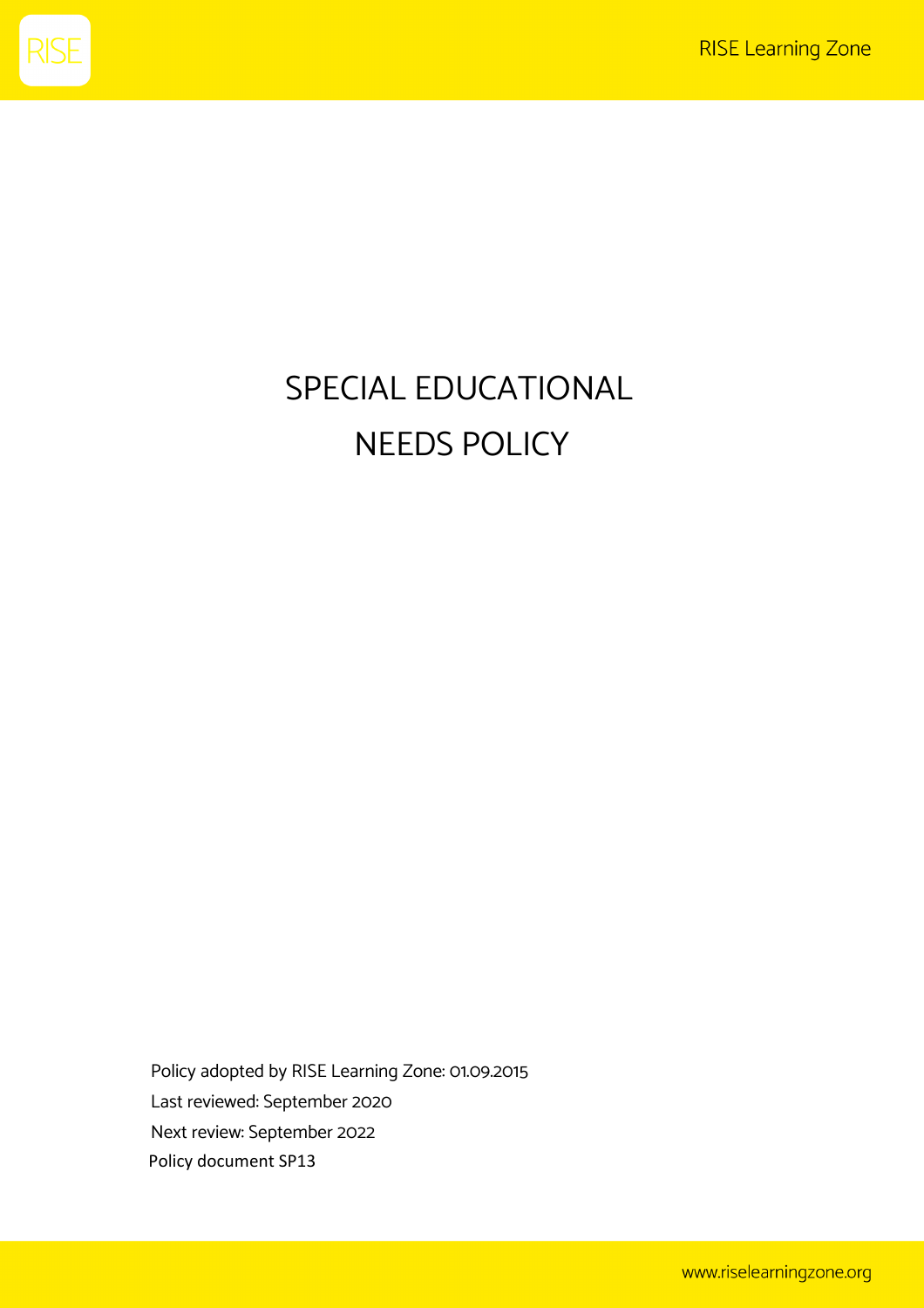

# RISE LEARNING ZONE SPECIAL EDUCATIONAL NEEDS POLICY

#### **Introduction**

RISE is a learning community which aims to promote the mutual respect and understanding and an effective education for all its students. RISE Learning Zone believes that all children and young people should be equally valued and therefore will do all we can do to promote equality of opportunity and outcomes, and to help develop a learning environment where all children and young people can flourish and feel safe.

All young people should have access to a broad, balanced and relevant curriculum, with teaching and learning strategies that maximise achievement and prevent failure by removing barriers to learning and providing access to a wide range of learning challenges.

This policy refers to children and young people with special educational needs (SEND) including why and how RISE works with them. The guiding principle which informs this policy is ensuring that students with SEND are given equal opportunities with their peers to fulfill their academic and personal potential and are helped to feel worthy and important members of the wider community.

#### **Definition of SEND**

The Education Act 1996 states that a child has special educational needs if s/he has a significantly greater difficulty in learning than the majority of children in the same age group or has a disability which either prevents or hinders him/her from making use of educational facilities of a kind generally provided for children of the same age group in mainstream schools within the local authority. Special educational provision includes that which is in addition to, or different from the provision generally made for children of the same age.

The legal definition of disability is not the same as the definition of special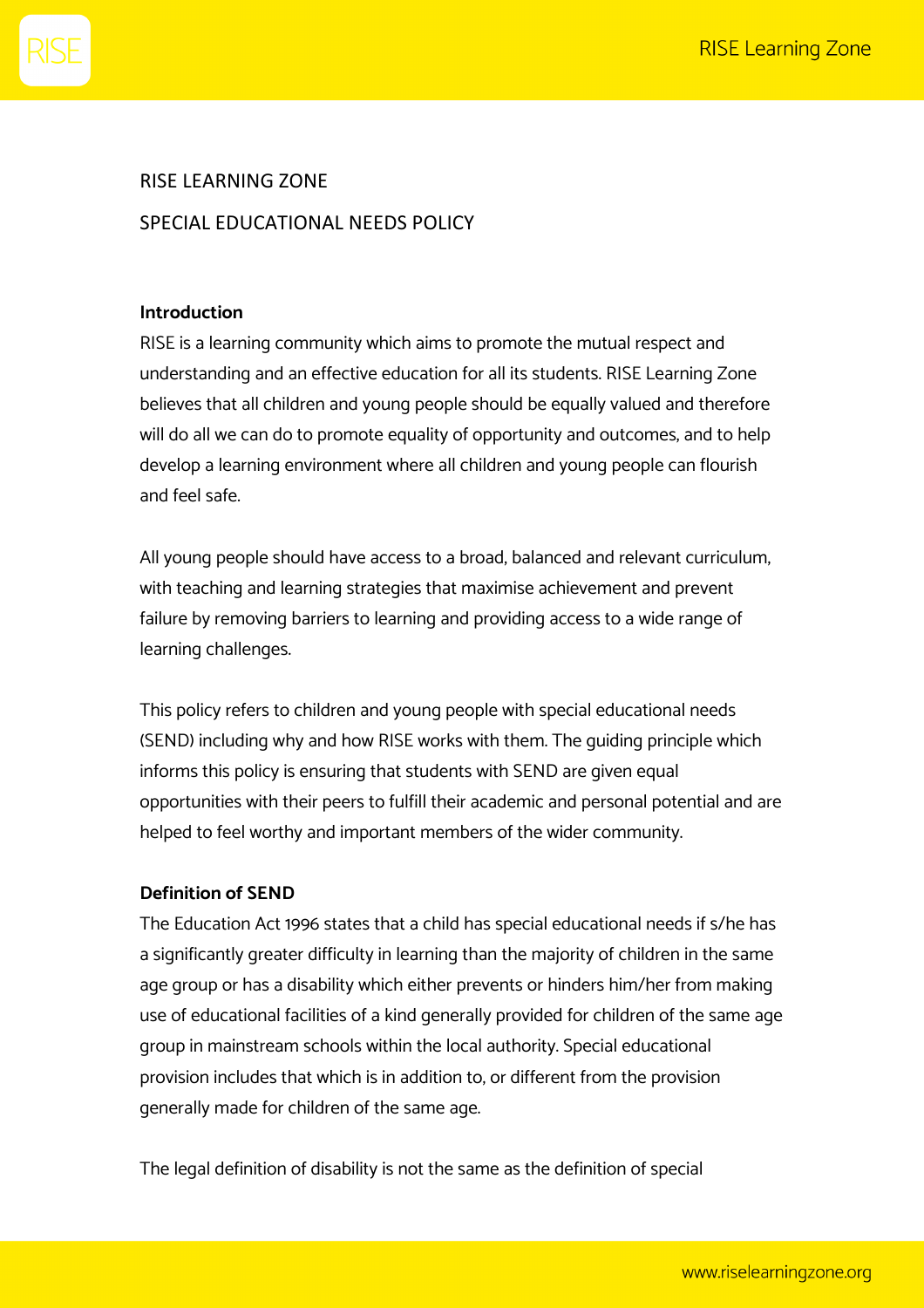educational needs. The Disability Discrimination Act (DDA) 1995 defines disability as 'a person with a physical or mental impairment which has a substantial long-term adverse effect on their ability to carry out normal day-to- day activities.'

This policy refers to alternative provision at RISE and protocol for students who have been diagnosed with SEND.

Students with SEND admitted to RISE could have difficulties with one or more of:

- Cognition and Learning;
- Communication and Interaction;
- Behaviour, Emotional and Social; or Sensory and/or Physical

#### **Vision and Aims**

The aims of this policy are:

- To ensure that RISE fully complies with the requirements of the Education Act 1996, the SEND Regulations, the SEND Code of Practice 2001 Disability Discrimination Act 1995 and 2005, SEND and other statutory guidance are implemented effectively within RISE;
- To ensure that every student with special educational needs:
	- is fully included in provision life regardless of their particular special educational needs; - is a successful learner;
	- is supported to learn at a pace appropriate to their abilities and development;
	- has their strengths and capabilities recognised and valued and any additional needs supported, whether these are social, behavioural, physical, medical, emotional or academic; and
	- have the maximum opportunity to achieve the five Every Child Matters outcomes:
- be healthy,
- stay safe,
- enjoy and achieve,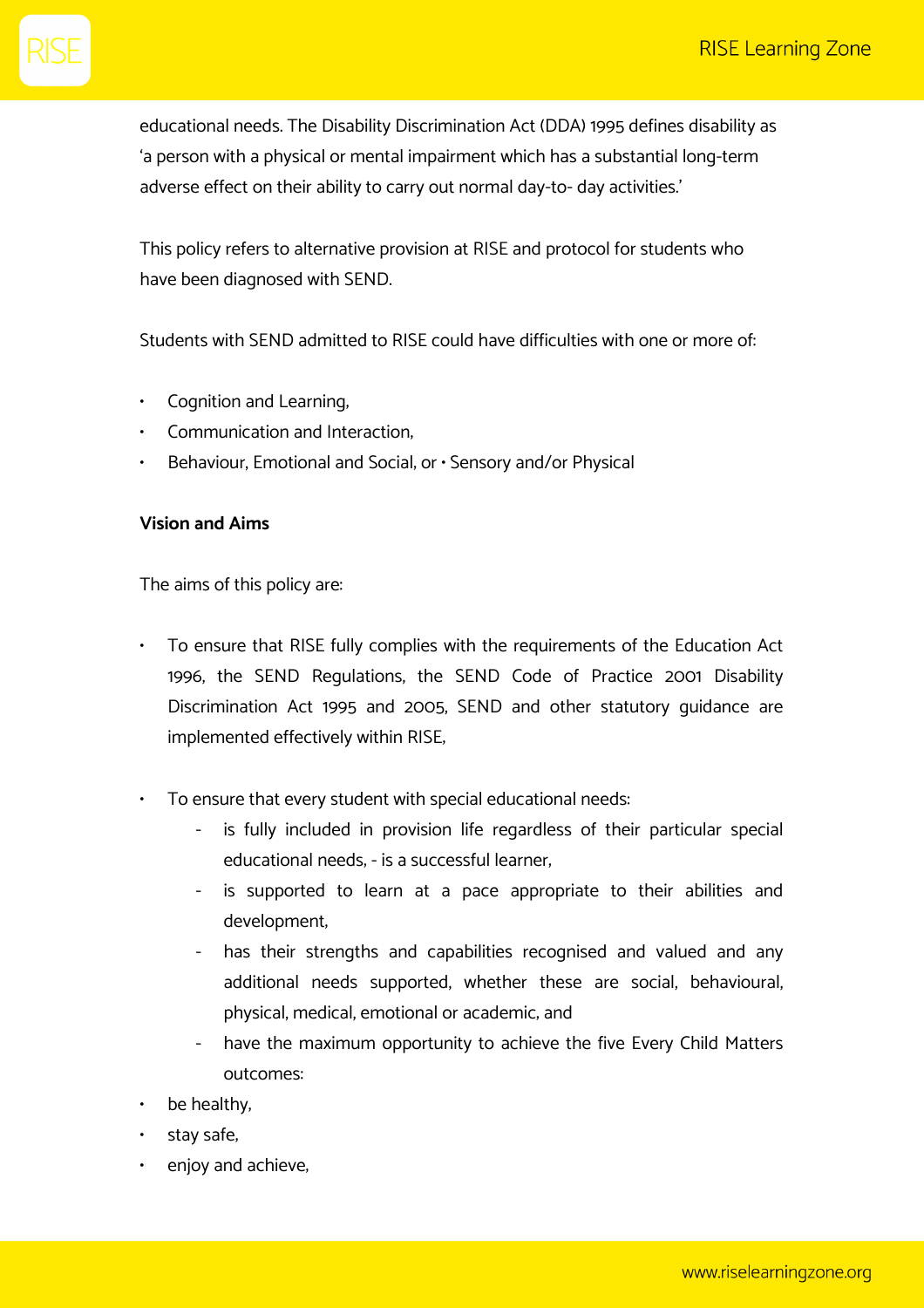$\cdot$  make a positive contribution, and  $\cdot$  achieve economic well being.

Objectives of RISE; in making provision for students with SEND:

- Do our best to ensure that the necessary provision is made for any student who has SEND;
- Determine the role of the RISE Welfare Officer (RWO) and the external referring SENDCo in relation to the leadership and management of SEND provision;
- Determine the key responsibilities of the RWO & SENDCo and monitor the effectiveness of the RWO & SENDCo in undertaking those responsibilities;
- Make sure that all staff are aware of the importance of identifying and making provision for students with SEND;
- Make sure that students with SEND join in the activities of RISE together with students who do not have SEND, so far as is reasonably practical. Factors that may come into consideration are whether the activities are compatible with the student receiving the SEND provision; the efficient education of the students with whom they are educated, and the efficient use of resources,
- Make sure that students are made known to all staff who are likely to teach them;
- Ensure that support is specific and appropriate;
- All staff work towards the improvement of literacy and numeracy standards in RISE;
- Ensure that all support services which are available from the referring schools, local authority and local health trust are deployed and managed effectively;
- Help students with behavioural difficulties to work to improve their behaviour;
- Ensure that all staff are aware of the SEND policy of RISE and work appropriately with all SEND children;
- Have regard to the SEND Code of Practice when carrying out its duties toward all students with SEND; • Ensure that there is a successful partnership between parents and RISE in relation to individual student needs;
- Report to parents on the implementation of RISE's SEND policy; and
- Consult the local authority and governing body of other local schools, when it seems to be necessary or desirable so as to co-ordinate SEND provision in the local area.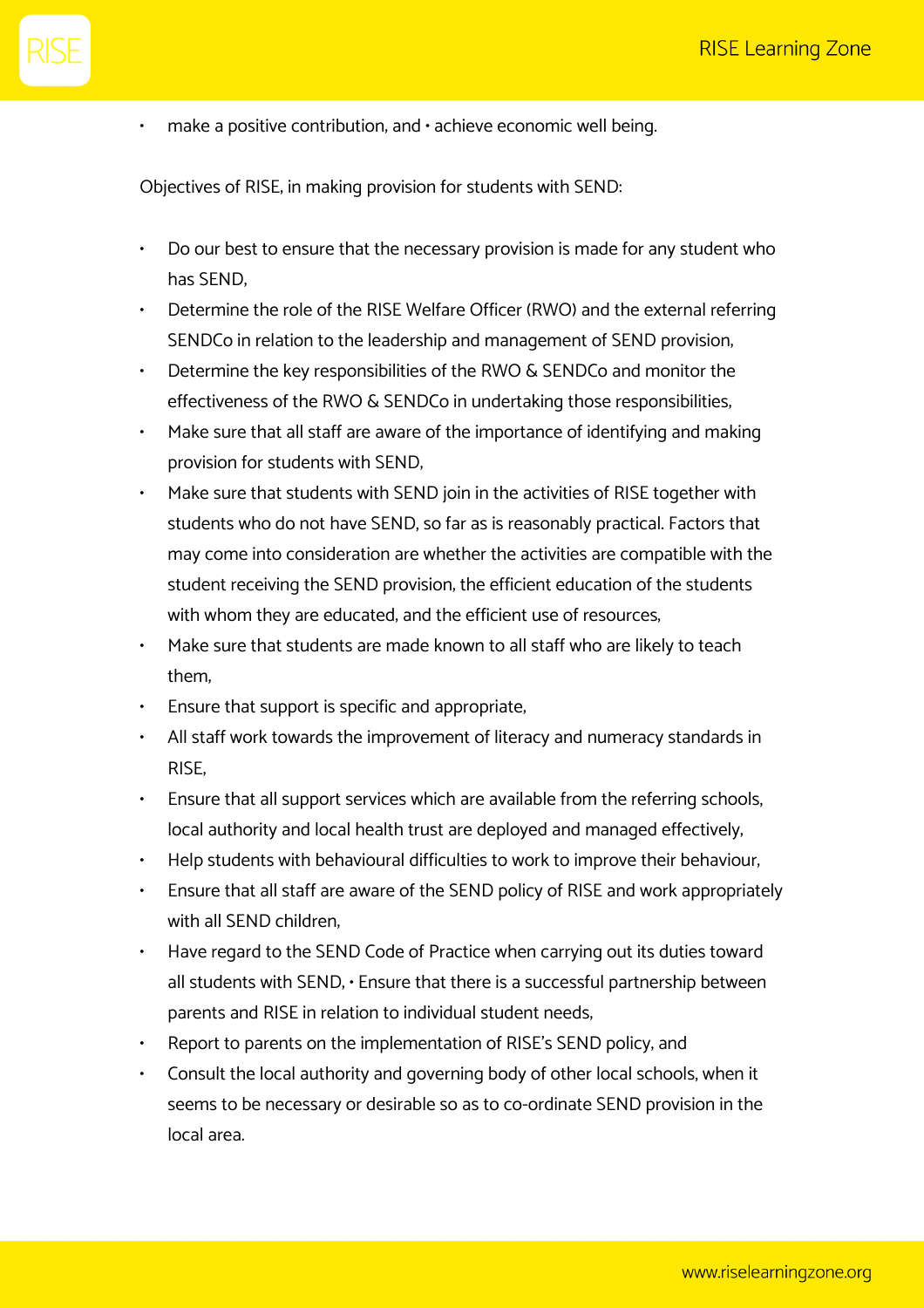# **Implementation**

RISE has regard to all the requirements of the SEND Code of Practice (2001). The SEND Code promotes a common and graduated approach to identifying, assessing and providing for students' special educational needs. The approach is a model of action and intervention to help students who have SEND make, at the very least, adequate progress and successfully access the curriculum. It recognises that there is a continuum of SEND and that, where necessary, increasing specialist expertise should be brought to bear on the difficulties that a student may be experiencing.

The focus of the graduated response is on improving teaching and learning at all times. Teaching staff are expected to look carefully at how they organise their lessons, the classroom, the books and materials they give to each student and the way they teach and assess progress. So all teaching staff will consider a number of options and choose from a range of activities to identify the most appropriate ways to help each student learn. This is one way of personalising teaching and learning.

### **Co-ordination of RISE's special educational provision**

The RWO is responsible for coordinating the day to day provision of education for students with special educational needs at RISE.

The arrangements for co-ordinating the provision of education for students with special educational needs at RISE

#### **Identification and Assessment**

- Wherever possible, RWO to attend meetings & reviews of students with statements of SEND transferring to RISE;
- RWO to liaise with partner schools to identify and plan to support children with known SEND issues;
- Reading and spelling age testing is carried out for all students, along with Cognitive Ability Tests (CAT); • Teaching and support staff identify students causing concern who may require additional support though their day to day dealings with them;
- Parents are encouraged to contact the RWO if they have concerns about the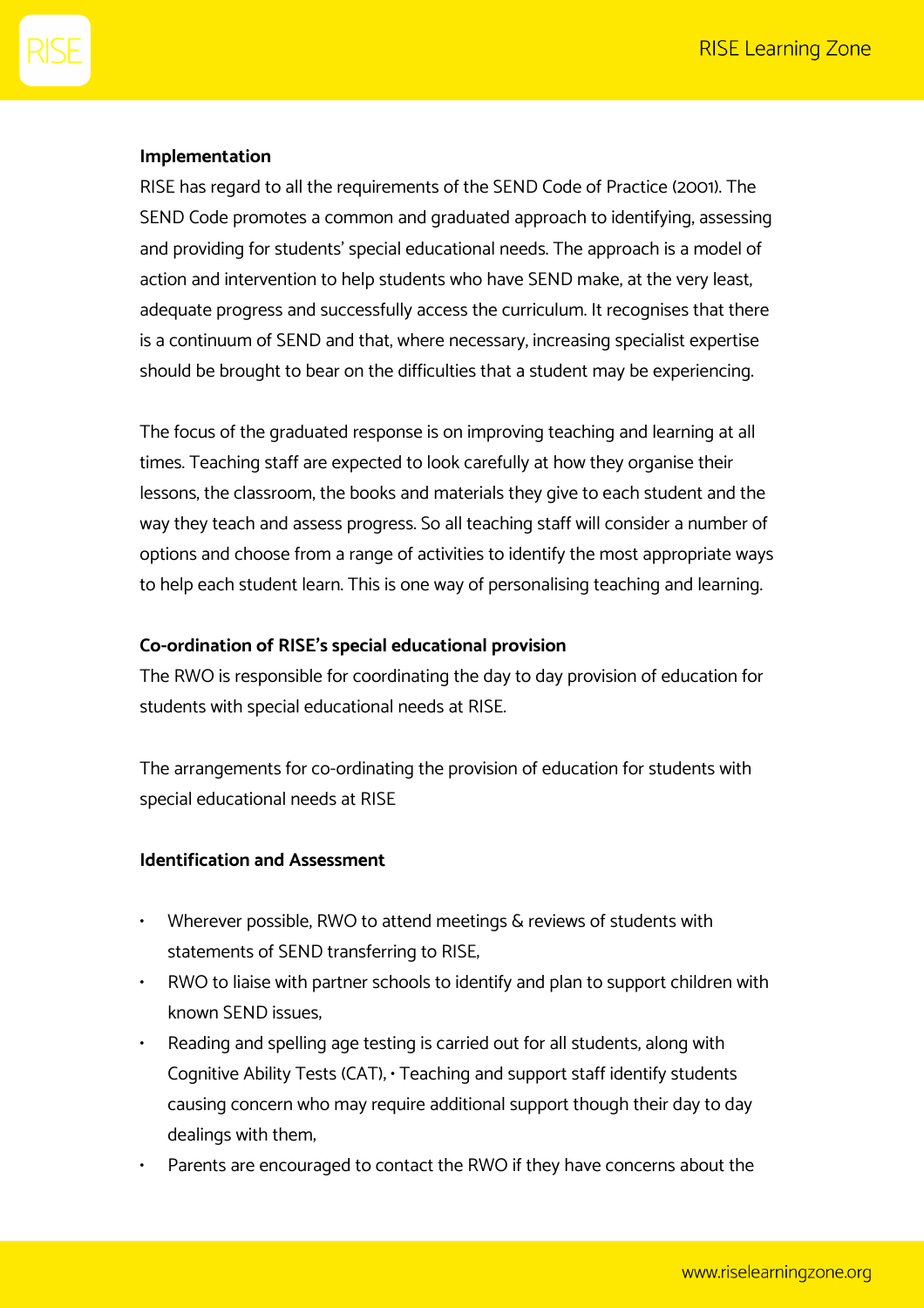progress of their child; and • Students may self-refer.

# **SEND Provision**

Tutors and support staff receive training in identifying and supporting students who require an education offer that is additional to and different from the differentiated curriculum offered to all students.

#### Numeracy

- The Numeracy tutor works on whole school initiatives to improve numeracy. This includes work on key skills and an audit of need in maths;
- Support of KS4 curriculum, focusing on under achieving students: in-class support and intensive group work supporting class syllabus;
- Support for Entry Level Maths is available to KS4 students.

#### Literacy

- The Literacy tutor works on whole school initiatives to improve literacy. This includes work on key words, writing frames and an audit of need in spelling and reading;
- Students work in small groups for help with reading, writing and spelling;
- Students who have marked specific learning difficulties are given 1:1 support where possible.

Access arrangements for examinations are organised jointly by the RISE team led by the Examinations Officer. This can include 25% extra time, and/or provision of reader and /or scribe.

# Support for Behavioural, Emotional and Social Difficulties

- Support workers in every class;
- Outside agency support co-ordinated by RWO, · Anger management workshops,
- Counselling referrals.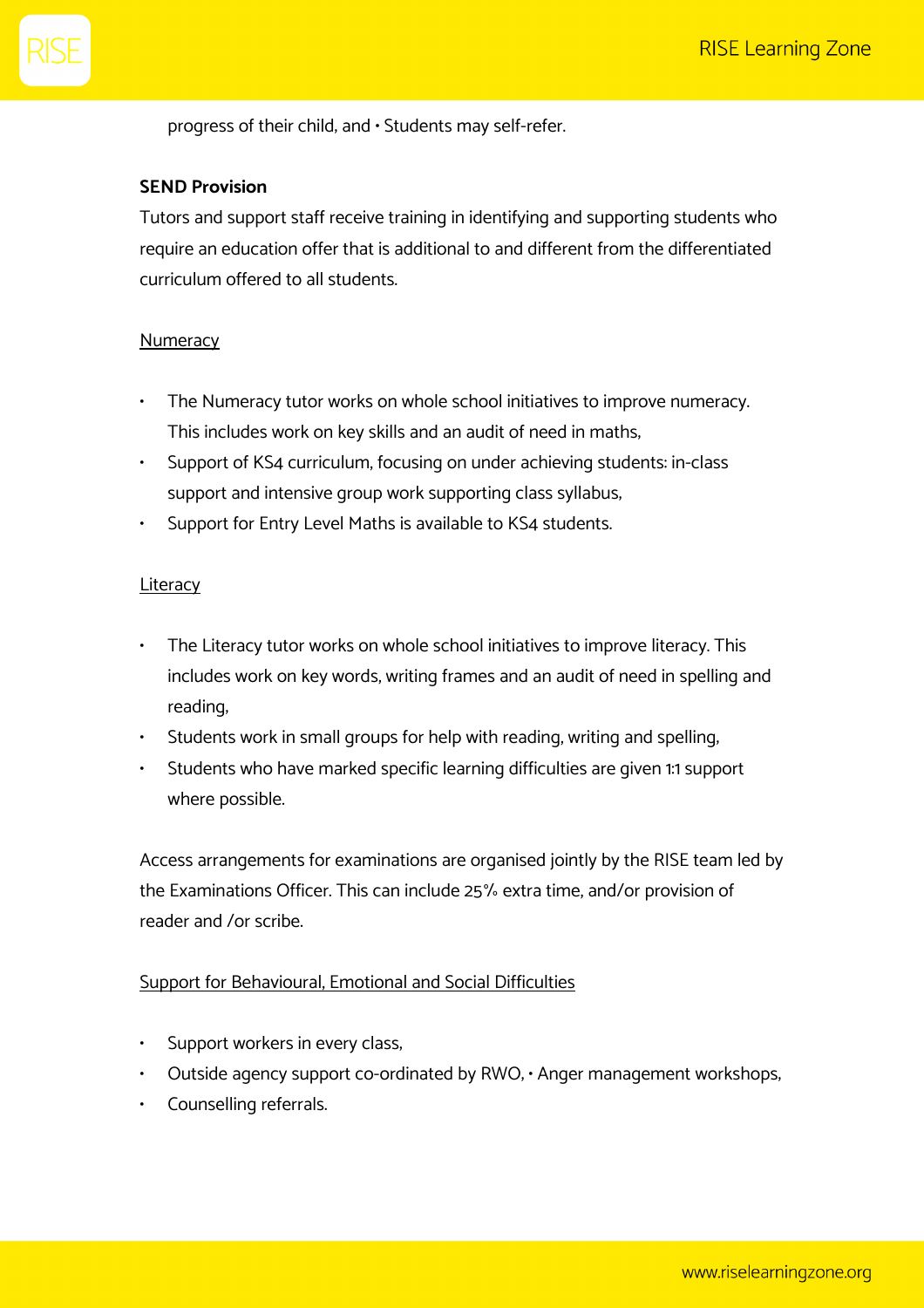# Provision for Sensory and/or physical needs

Arrangements can be made to provide:

- Motor skills workshops;
- Outside agency support from Sensory impairment service;
- Provision of an ICT support system for writing;
- Access to specialist teachers for Sensory impairment and/or physical needs;
- Medicines management and administration as set out in separate Medical Treatment of Students policy.

# Provision for Communication and Interaction Difficulties

Arrangements can be made to provide:

- Speech and Language workshops
- Self-esteem workshops.

#### **Student Progress**

At the heart of the work in each class is a continuous cycle of planning, teaching and assessing which takes account of the wide range of abilities and interests of students. The majority of students will learn and make good progress within these arrangements. Good progress might be progress which:

- reduces the attainment gap between student and peers
- prevents the attainment gap growing wider
- matches or betters the student's previous rates of progress
- demonstrates an improvement in skills or behaviour
- demonstrates an improvement in self-help, social or personal skills
- ensures access to the full curriculum
- is likely to lead to appropriate accreditation
- is likely to lead to participation in further education, training and/or employment

Those students whose overall attainments or attainment in specific subjects fall significantly outside the expected range and who are not making adequate progress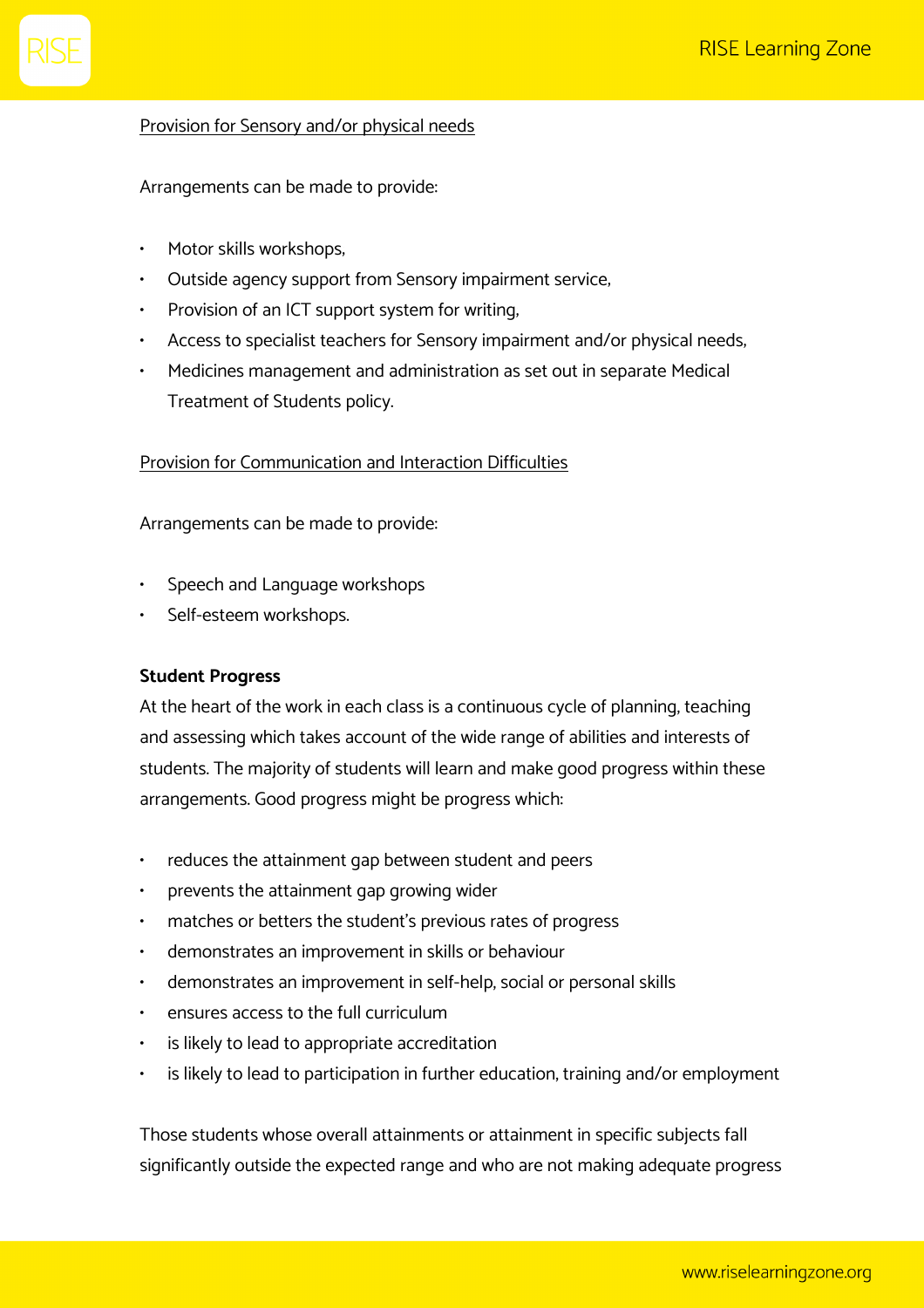may have special educational needs.

The procedures below follow the SEND Code of Practice. RISE employs a graduated response through interventions at school action level (SA), school action plus outside support (SA+) and Statements of SEND.

The graduated response to meeting individual needs starts once it is decided that a student may have SEND and immediately any SEND provision is made for that student. The key test is where the student is not making at least adequate progress or is unable to access the curriculum. The appropriate member of staff (RWO) will inform the student's parents as RISE starts making provision and will explain in detail the provision to be made for their child and how outcomes will be monitored and reviewed.

#### School action (SA)

Once a student is identified as having SEND the additional or different provision is described as School Action (SA). The Action could be further assessment, additional or different curriculum materials or a different way of teaching and it might sometimes but not always be additional adult support.

#### School action plus outside support (SA+)

If at a review, after a range of additional or different interventions have been tried for some time, the student is still not making at least satisfactory progress or is still unable to access the curriculum RISE, with parental agreement, may decide to move to interventions through SA+.

Initiating SA+ occurs when RISE asks for advice from the external support services, including the LA, or from health or social work professionals.

Strategies and interventions used are recorded in a student's Individual Learning Plan (ILP). ILPs are a teaching and planning tool. They are working documents for all teaching staff recording key short-term targets and strategies for an individual student that are different from or additional to those in place for the rest of the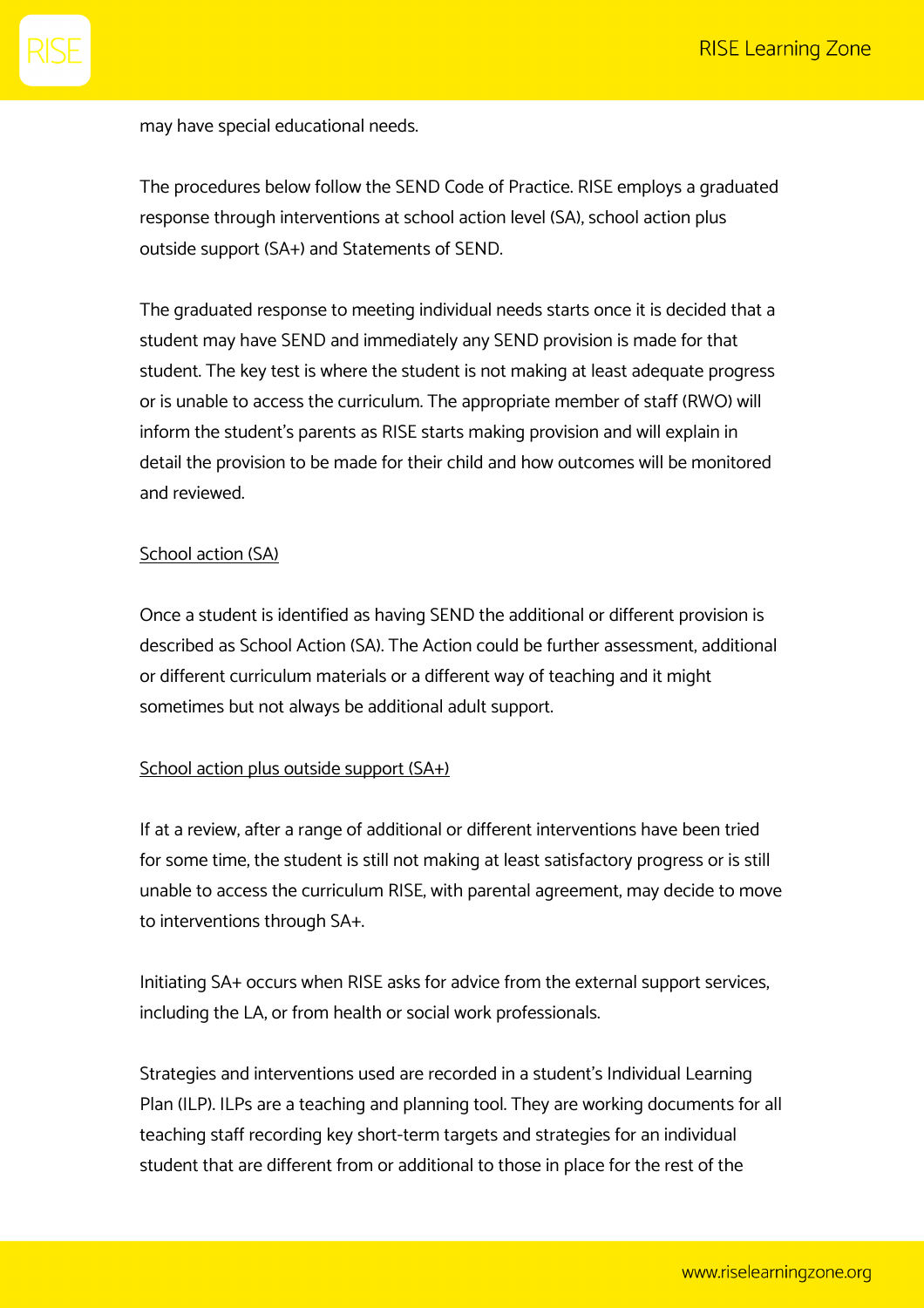# group or class.

ILPs will focus on up to three or four key individual targets that will help meet the individual student's needs and particular priorities. The student's strengths and successes should underpin the targets set and the strategies used. Targets will relate to key areas in communication, literacy, mathematics or aspects of behaviour or physical skills. Sometimes strategies will be cross-curricular and sometimes subject specific. Success and/or exit criteria will also be included and student outcomes will be recorded and reviewed. Parents will be invited to an ILP Review meeting at least once a year.

Intervention packages will vary according to the level and type of need.

#### **Staffing Arrangements**

The RISE Welfare Officer (RWO) is responsible for:

- overseeing the day-to-day operation of RISE's SEND policy;
- liaising with and advising teaching staff,
- managing the tutors and learning support assistants/teaching assistants;
- coordinating provision for students with special educational needs;
- overseeing the records on all students with SEND;
- liaising with parents of students with SEND;
- contributing to the in-service training of staff;
- liaising with external agencies, including educational psychology services, careers services, medical and social services and voluntary bodies.

The staff team working specifically with students with SEND have specific responsibilities for, for example:

- considerable specialist knowledge in the areas of basic literacy and numeracy;
- expertise in working with vulnerable children and those with severe emotional and behavioural difficulties;
- providing support on a regular basis,
- providing or arranging speech and language interventions.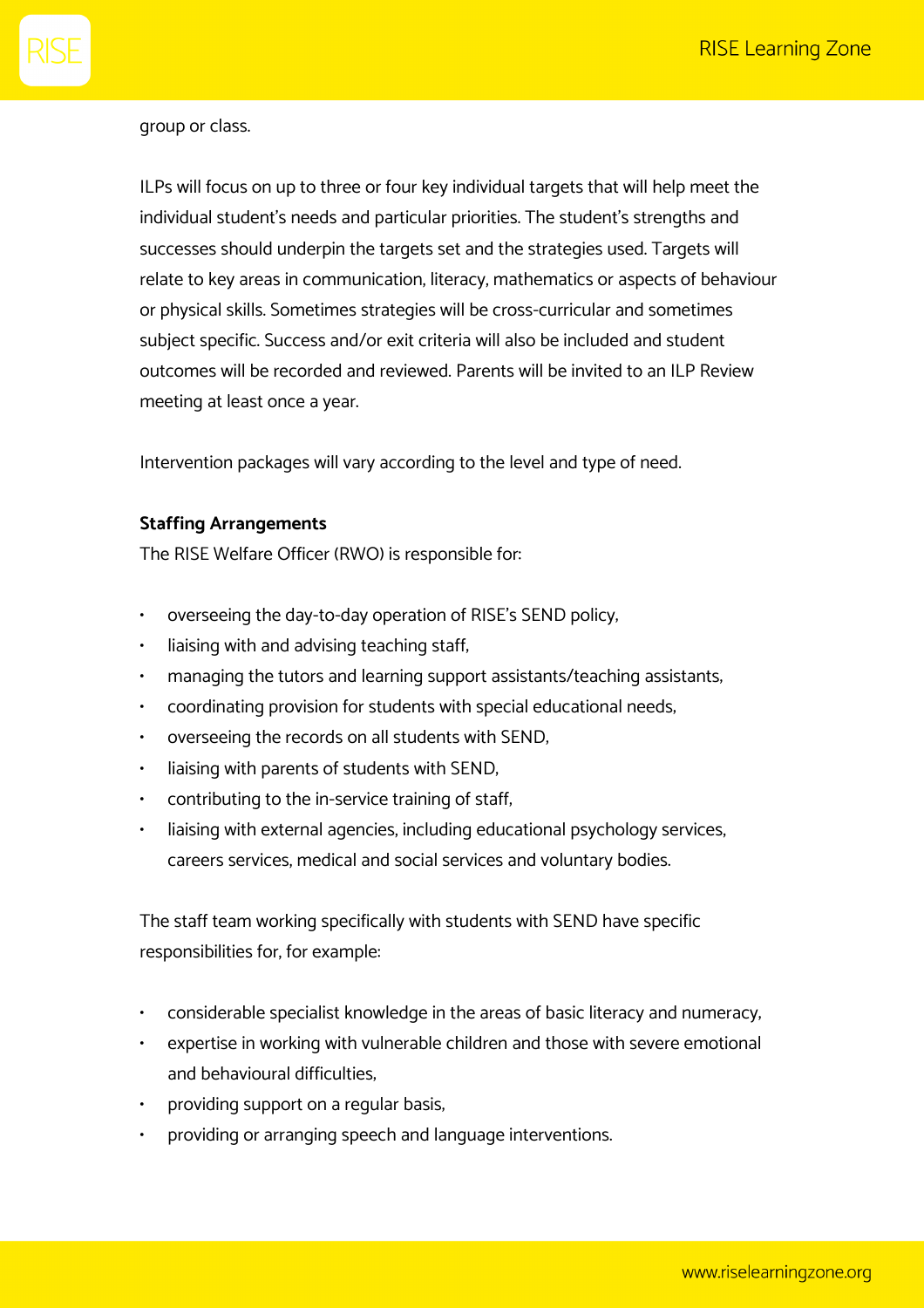Differentiated work may be provided where this is appropriate and all members of the RISE team are available to give advice and help where this is requested.

All staff in RISE have a responsibility to understand the needs of, and work with the SEND students in their classes and to follow and contribute to, for example, ILPs, individual student plans, whole school provision.

# **SEND Admission Arrangements**

The statement set out below sits alongside RISE's general Admissions Policy.

RISE must not discriminate against students or prospective students on the grounds of SEND and must admit them. RISE can admit students according to criteria, but such criteria must not discriminate on the grounds of SEND.

RISE must not discriminate against a child with SEND:

- $\cdot$  in the arrangements they make for determining student admission to RISE,  $\cdot$  in the terms on which they offer to admit a SEND child to RISE ; or
- by refusing or deliberately omitting to accept an application for admission

Students with SEND but without statements must be treated at least as quickly as other students. Protocols must be in place to include arrangements that where there is a prior need for particular support or for reasonable adjustments to be made for students with SEND or disabilities, such children should be placed quickly by Local Authorities. RISE, therefore, must make their decisions in respect of such students within a reasonable timescale.

RISE must not refuse to admit children in or outside the normal admission round on the basis of their poor behaviour, whether or not such behaviour is identified as a SEND. They also must not refuse to admit a child thought to be potentially disruptive, or to exhibit challenging behaviour, on the grounds that the student should first be assessed for SEND.

#### **Resources**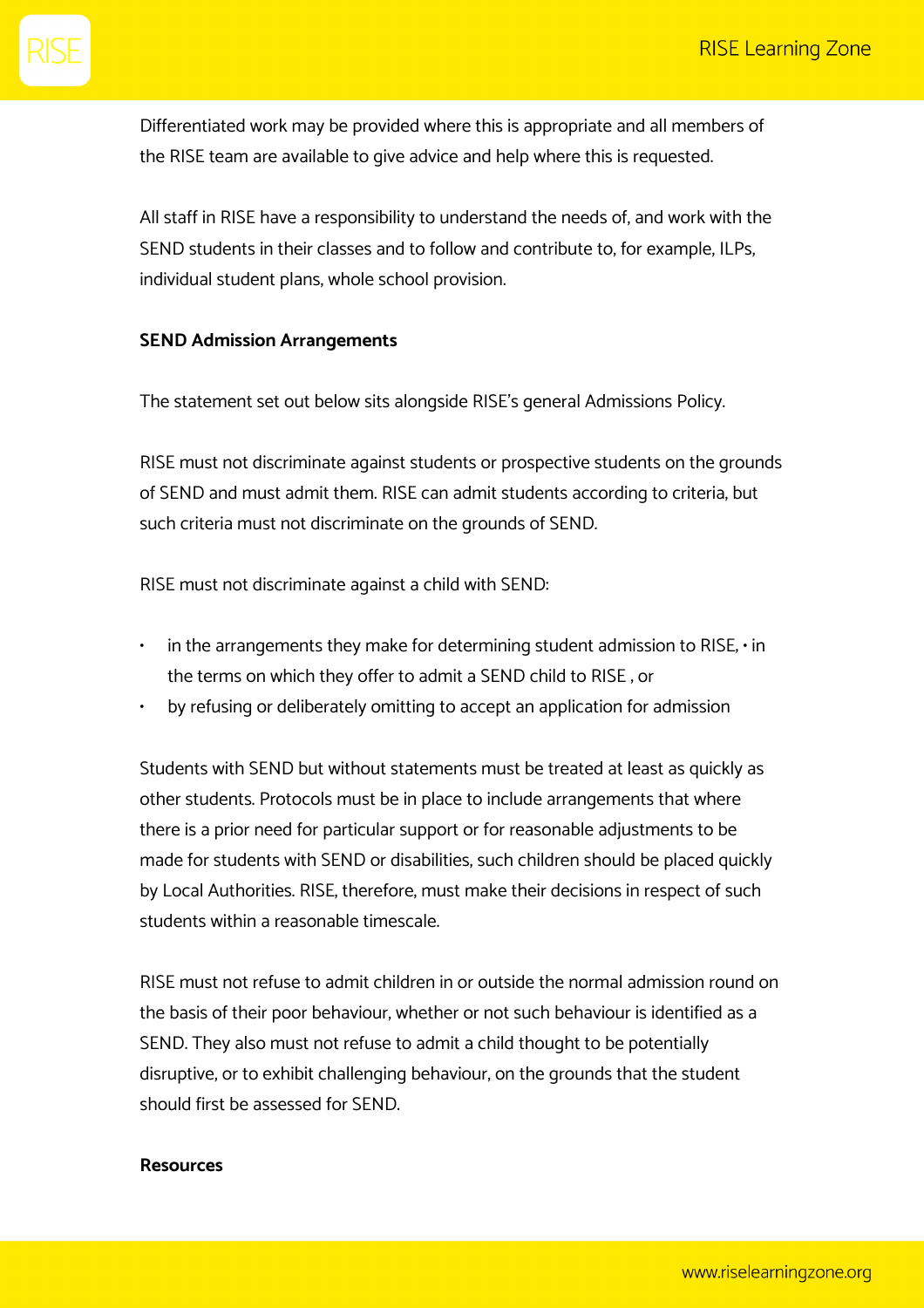- Learning support workers allocated to groups across the curriculum,
- special option in Key Stage 4 for students at a local FE College;
- off-site activities including work experience for selected students in Key Stage 4; • purchase and maintenance of specialist software;
- additional resources allocated;
- deployment of staff in line with statements,
- Learning Mentor support for short term intervention; or
- Learning Mentor small group support

#### **Assessing Need**

Identification of needs and determination of the particular individual needs of students is a collaborative process between referring schools and their SENDCo, the RWO, student and parents, with additional expertise provided as and when appropriate from an Educational Psychologist, and for example, LA or other advisory staff for autistic spectrum disorders, behaviour, specific learning difficulties, physical needs etc, the CAMHS team, speech and language therapy, occupational therapy, physiotherapy and medical and nursing services.

Needs and provision for students with statements of SEND is determined by the local authority, and are met through resources provided directly by the local authority and from RISE resources.

RISE ILPs/individual student plans are reviewed at least twice a year. Statutory reviews of statements take place at least annually or more frequently if the statement so requires. Interim or early reviews of statements are called where RISE identifies a student who is at serious risk of disaffection or exclusion and it is suspected that the existing provision may no longer be suitable.

#### **Access**

Students with SEND do not follow a different curriculum to other students. Where appropriate, reasonable steps are taken to modify the curriculum and make reasonable adjustments for students with SEND.

On many occasions such action will be the same or similar to arrangements made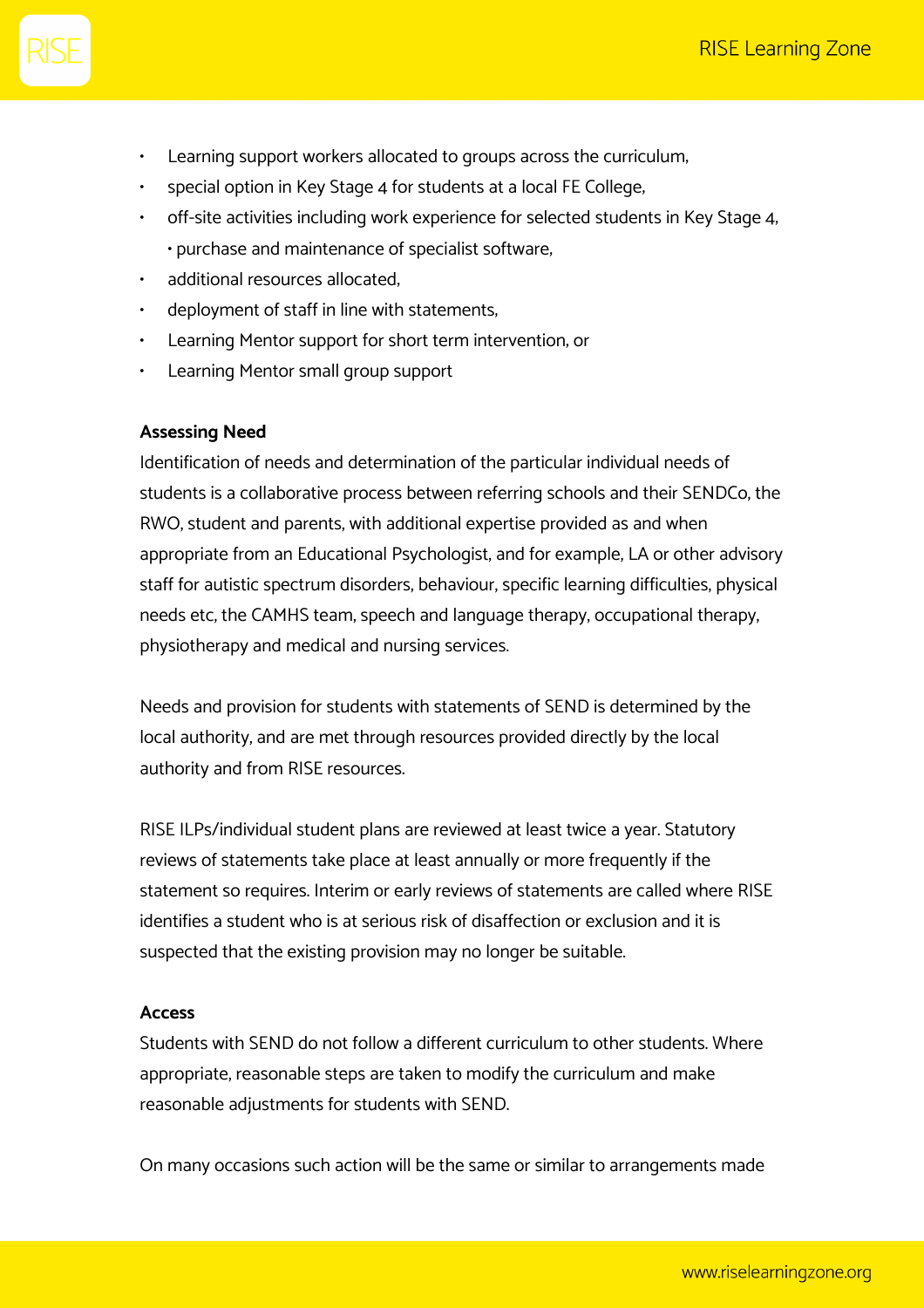for students with disabilities. It is only on the advice of the Educational Psychologist or a relevant health professional, or if it is set out in an individual student's statement, that any student would be disapplied from any aspect of the National Curriculum.

The SEND team helps students access the National Curriculum by:

- Helping students improve their literacy and numeracy skills;
- Ensuring all teaching staff have access to and have had training in helping students to improve their literacy skills;
- Supporting students in lessons;
- Helping staff develop differentiated schemes of work;
- Providing staff with alternative and appropriate teaching strategies and approaches; and
- Making information accessible in a range of different ways for SEND students.

# **Monitoring, Evaluation and Review**

This is how RISE evaluates the success of the education which is provided for SEND student:

- RISE Development Plan presented at RISE Board Meetings;
- reports on special projects presented to RISE stakeholders via meetings;
- regular visits to the department by the nominated RISE board member and feedback from him/ her to the full board;
- RISE targets include reduction in permanent exclusions;
- Provision Mapping (audit of need and planning for support),
- SEND policy reviewed on an annual basis.

In addition RISE will monitor the work of the RWO through:

- considering reports that reflect the activities of the RWO and any current issues; • considering reports from the RWO;
- inviting the RWO to attend meetings at regular intervals to report in person.